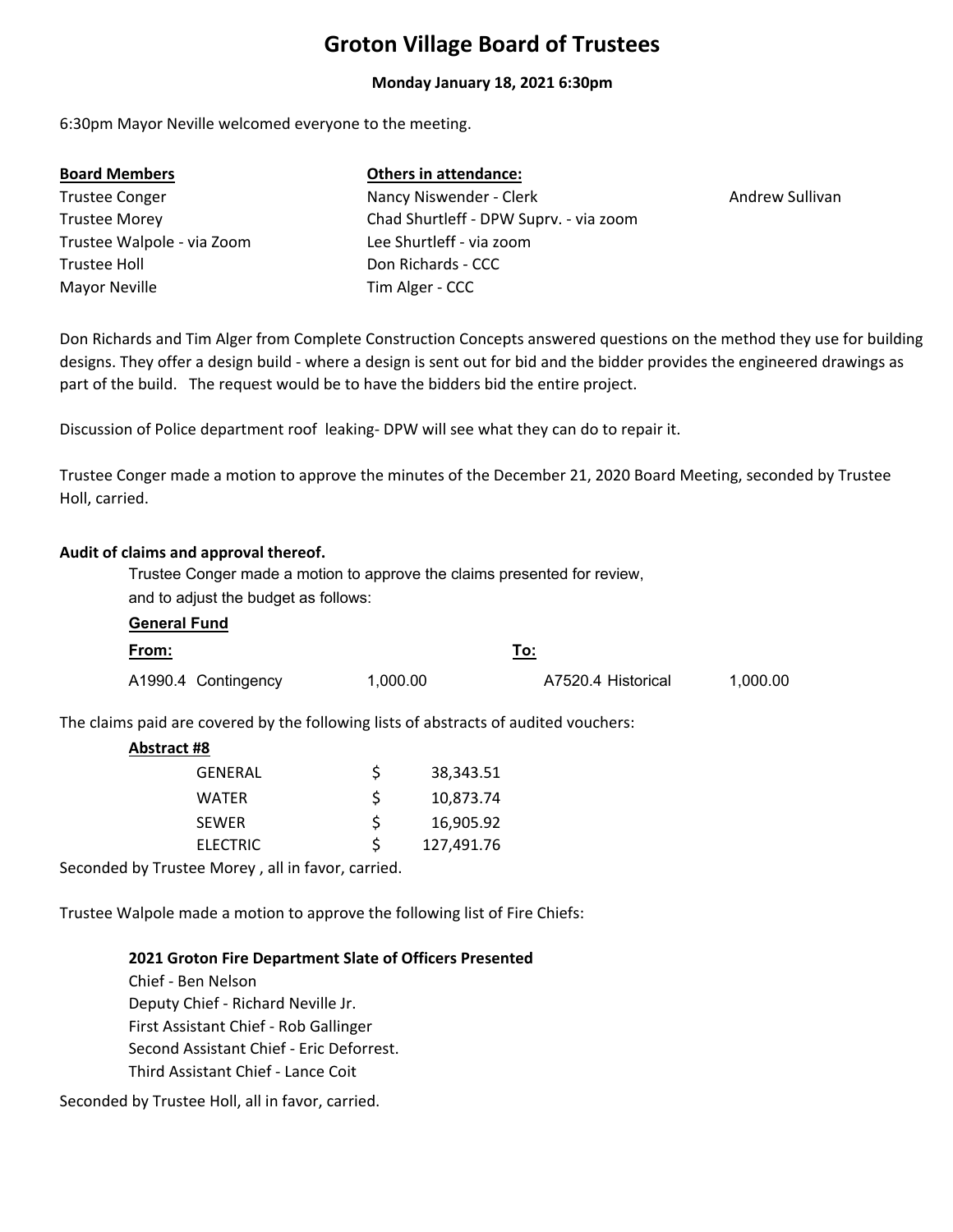Trustee Holl made a motion to accept a resolution to use State and/or County bid prices for the purchase of asphalt and bituminous materials and kerosene, diesel and unleaded fuels. Seconded by Trustee Morey, all in favor, carried.

Trustee Conger made a motion to accept a resolution to participate in the Tompkins County Drug and Alcohol Testing Consortium. Seconded by Trustee Holl, all in favor, carried.

Trustee Conger made a motion to accept the Fire/Ambulance Contracts with the Town (Fire \$147,500, Ambulance \$168,500). Seconded by Trustee Morey, all in favor, carried.

Clerk Niswender reviewed the Edmunds Software utility billing software contract at an estimated cost of \$47,880 which includes software, conversion and annual support. At this time we will either need to move ahead with a cloud based software program or purchase a new server with installation near \$6,000.

Trustee Holl made a motion to proceed with the purchase of the Edmunds software contract for utility billing module, seconded by Trustee Morey, all in favor, carried.

Budget meeting scheduled for February 27, 2021.

## **Monthly Department Reports:**

**DPW Supervisor Shurtleff Report Submitted: Department of Public Works December 21, 2020 – January 18, 2021**

## **Completed Work/Projects:**

- ∙ Plow and removing snow
- ∙ Cleaned all catch basins for heavy rain
- ∙ Miscellaneous repairs to equipment
- ∙ Install a new tank on filter plant
- Repair a communication cable on filter plant
- ∙ Assisted a homeowner with a plugged sewer line
- ∙ Cleaned and organized around the garage
- ∙ Read water meters

## **Schedule of Work**

- ∙ Repair a leak in the Police Dept. roof
- ∙ Replace a broken fire hydrant
- ∙ General maintenance at the water plants

| <b>Police Department Report:</b> |                 | # of Complaints |
|----------------------------------|-----------------|-----------------|
| • Annual Report 2020             | <b>YTD 2020</b> | +4000 est       |
|                                  | <b>YTD 2019</b> | 3142            |
|                                  |                 | 858 difference  |

Lt. Boice would like to hire two part‐time officers to fill recent vacancies with all of your approval. The names of these two officers are Brad Becker and Clint Morse. Becker is going to train to take over for Officer Phil Langlois' position as our records clerk/officer and Morse is to fill Officer Kyle Gunn's position. Kyle transferred to Hillsborough County Sheriff's Office in Florida.

Village Board Trustees discussed and agreed to the hires.

Mayor Neville appointed the following officers:

Brad Becker ‐ as Police Officer ‐ Desk Officer at a rate of \$21.90 per hr.

Clint Morse ‐ as Part Time Police Officer at a rate of \$20.81 per hr.